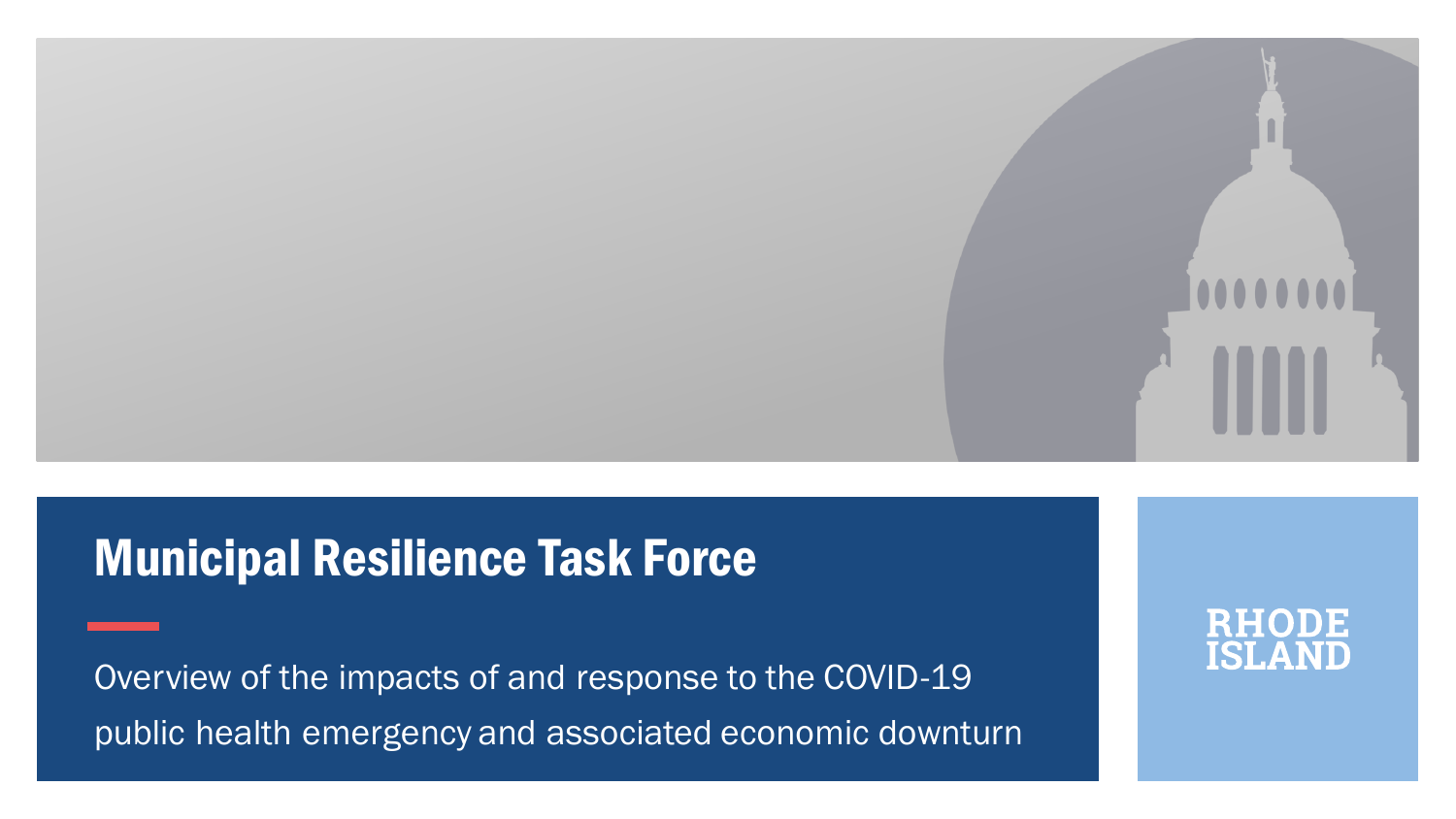## AGENDA

This presentation reviews the economic impacts of COVID-19, the fiscal impact it has on state government, the federal response, and actions taken by the state aimed at responding to the emergency as well as the subsequent economic downturn.



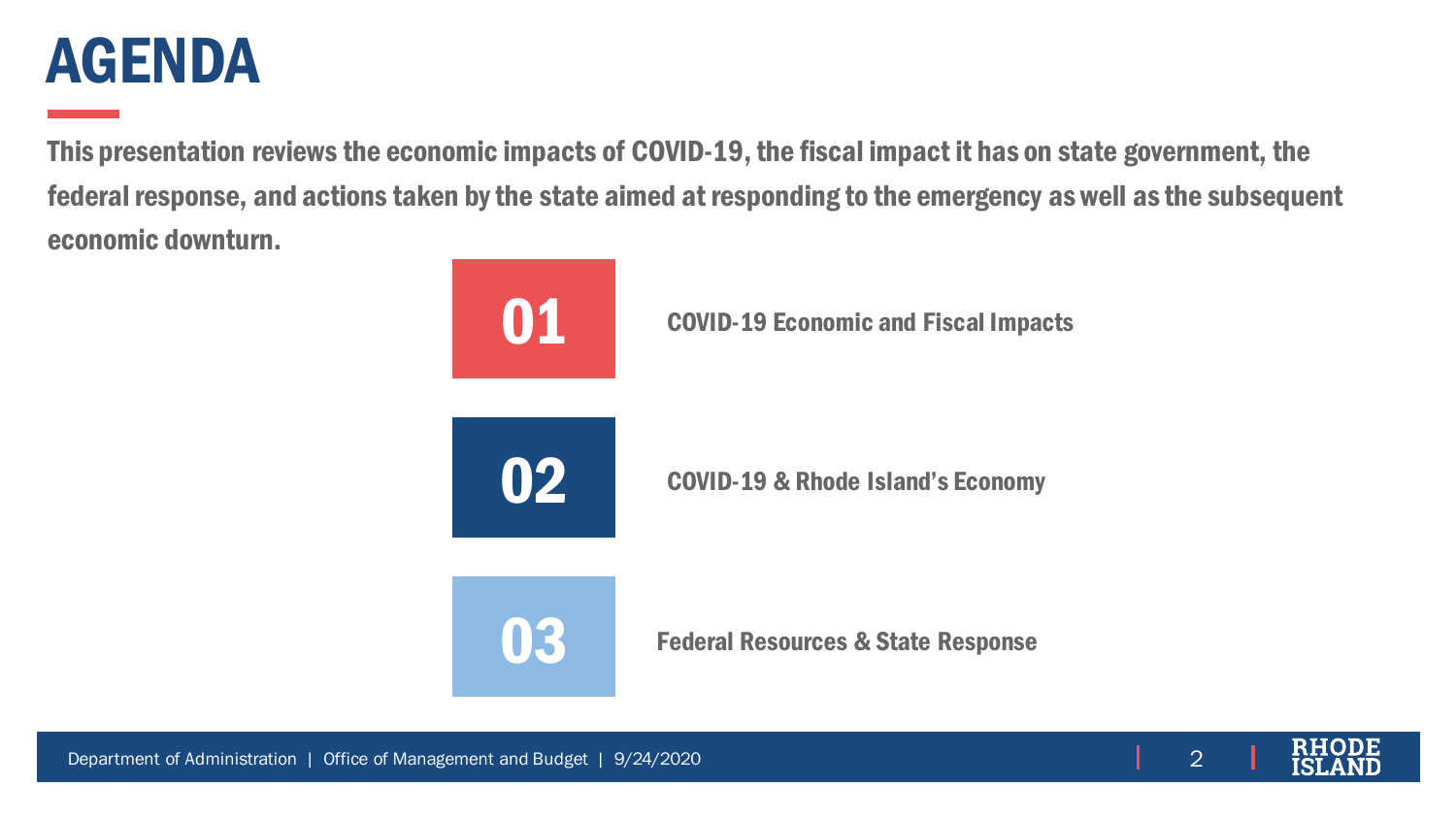## The State Economy Falls into Recession

520

### Rhode Island's economic expansion ended quickly, initial rebound has been sharp but uncertainty remains

- Following the state shutdown in mid-March, the unemployment rate peaked at 18.1% in April, far and away the highest rate on record.
	- The unemployment rate currently rests at 12.8% following a slight uptick in August.
- Job losses occurred sharply and severely as well, with payrolls declining over twice as much as they did during the Great Recession.
- Total nonfarm employment is currently just above the trough seen during the Great Recession.

400 420 440 460 480 500 2005 2006 2007 2008 2009 2010 2011 2012 2013 2014 2015 2016 2017 2018 2019 2020

Rhode Island: Total Nonfarm Employment (Thou.)

Source: U.S. Bureau of Labor Statistics (BLS)

3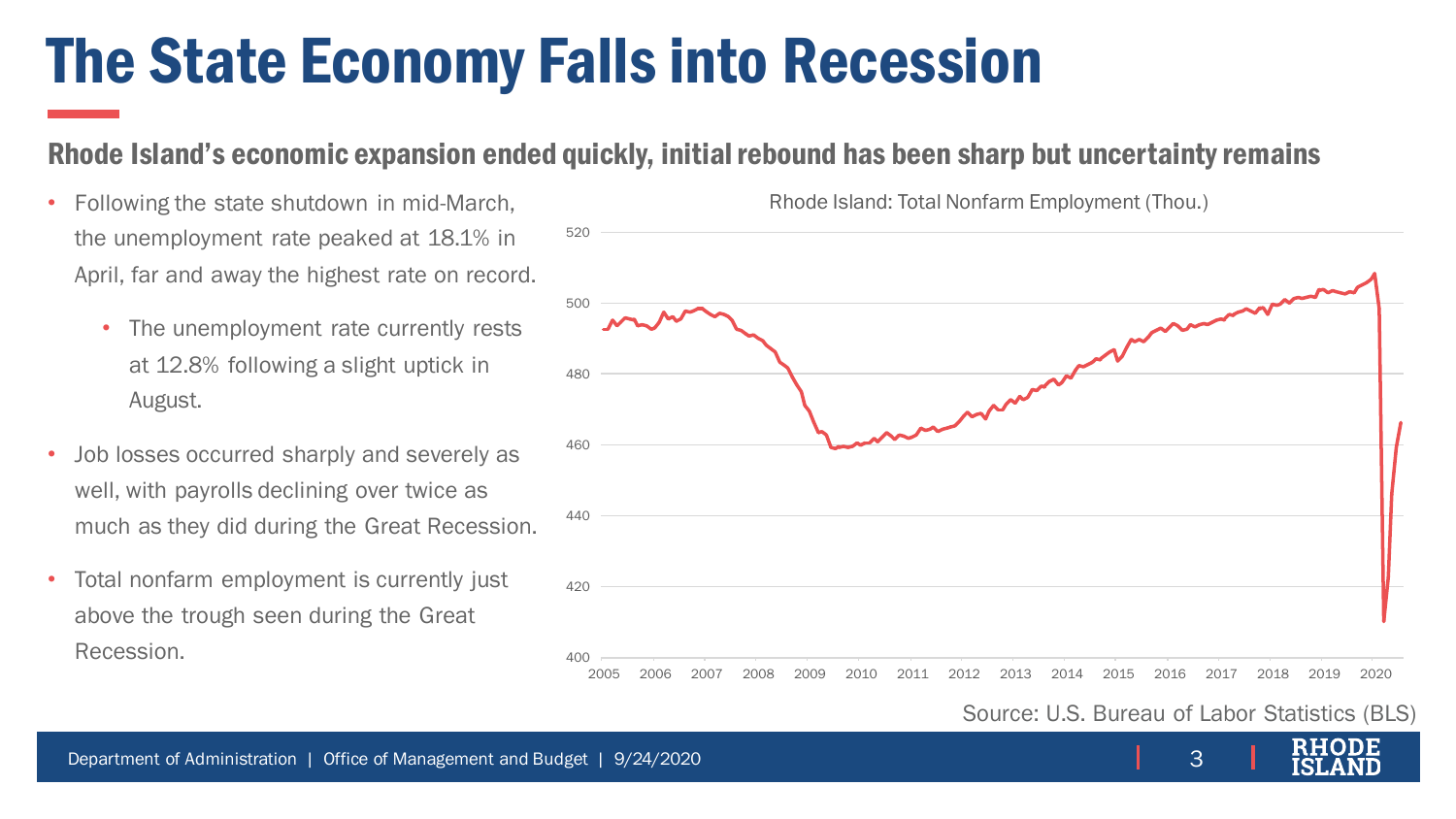## State Revenue Impact

Official estimates of FY 2020 and FY 2021 state general revenue are down more than \$600 million compared with pre-pandemic expectations

| FY 2020* | \$4,178.8M |
|----------|------------|
| FY 2021* | \$4,241.6M |
| Total:   | \$8,420.4M |

| <b>Pre-Pandemic Revenue Estimates</b>         |                        | <b>Current Revenue Estimates</b>           |             |
|-----------------------------------------------|------------------------|--------------------------------------------|-------------|
| \$4,178.8M                                    | FY 2020**              | \$4,063.9M                                 | (\$114.9M)  |
| \$4,241.6M                                    | FY 2021 ***            | \$3,725.9M                                 | ( \$515.7M) |
|                                               | Total:                 | \$7,789.8M                                 | (\$30.6M)   |
| * November 2020 Revenue Estimating Conference | ** FY 2020 Preliminary | *** May 2020 Revenue Estimating Conference |             |

4

Department of Administration | Office of Management and Budget | 9/24/2020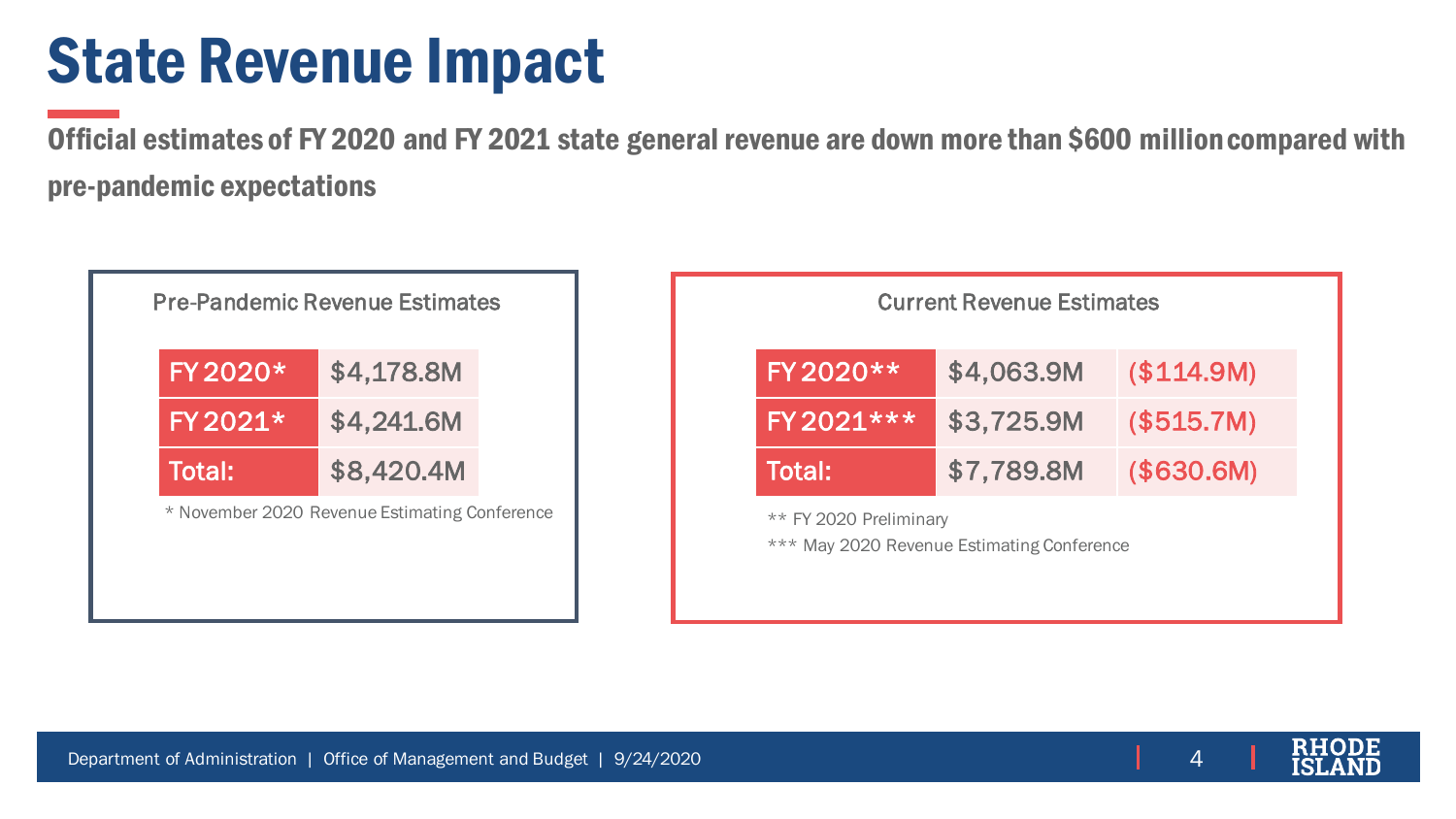# FY 2021 Projected Deficit

| <b>FY 2021</b>                 | <b>Amount</b> |
|--------------------------------|---------------|
|                                |               |
| FY 2020 Carryforward           | \$180.4M      |
|                                |               |
| <b>Projected Revenue</b>       | \$3,725.9M    |
|                                |               |
| <b>Transfer to "Rainy Day"</b> | (\$117.2M)    |
| <b>Projected Expenditures</b>  | (\$4,377.5M)  |
| <b>Replenish RICAP</b>         | (\$120.0M)    |
| <b>Projected Deficit</b>       | (\$708.4M)    |

### FY 2020 Carryforward

• Carryforward of FY 2020 surplus as indicated in Controller's Preliminary Closing Report

#### Revenue Projection

• As adopted at May 2020 Revenue Estimating Conference

### Transfer to Rainy Day Fund

• Statutory 3% transfer to Budget Reserve and Cash Stabilization Account (\$117.2M).

### Expenditures Projection

Makes several assumptions including:

- Restores savings and shifts to federal funds taken in the FY 2020 Final Enacted Budget.
- Education/State Aid at FY 2021 Governor's recommended levels.
- Other programs generally funded at Governor's recommended levels.
- Assumes +\$22.6M of costs relative to Gov. rec. level at Eleanor Slater Hospital.
- Assumes that CRF eligibility and FEMA eligibility end on 12/30/2020 while essential COVID-related services continue through end of FY 2021.

#### Replenish RICAP

• Funds for capital expenditures (RICAP) are no longer available following a transfer from the Budget Reserve and Cash Stabilization Account. Per RIGL §35-3-20 the RICAP fund must be repaid in the following year.

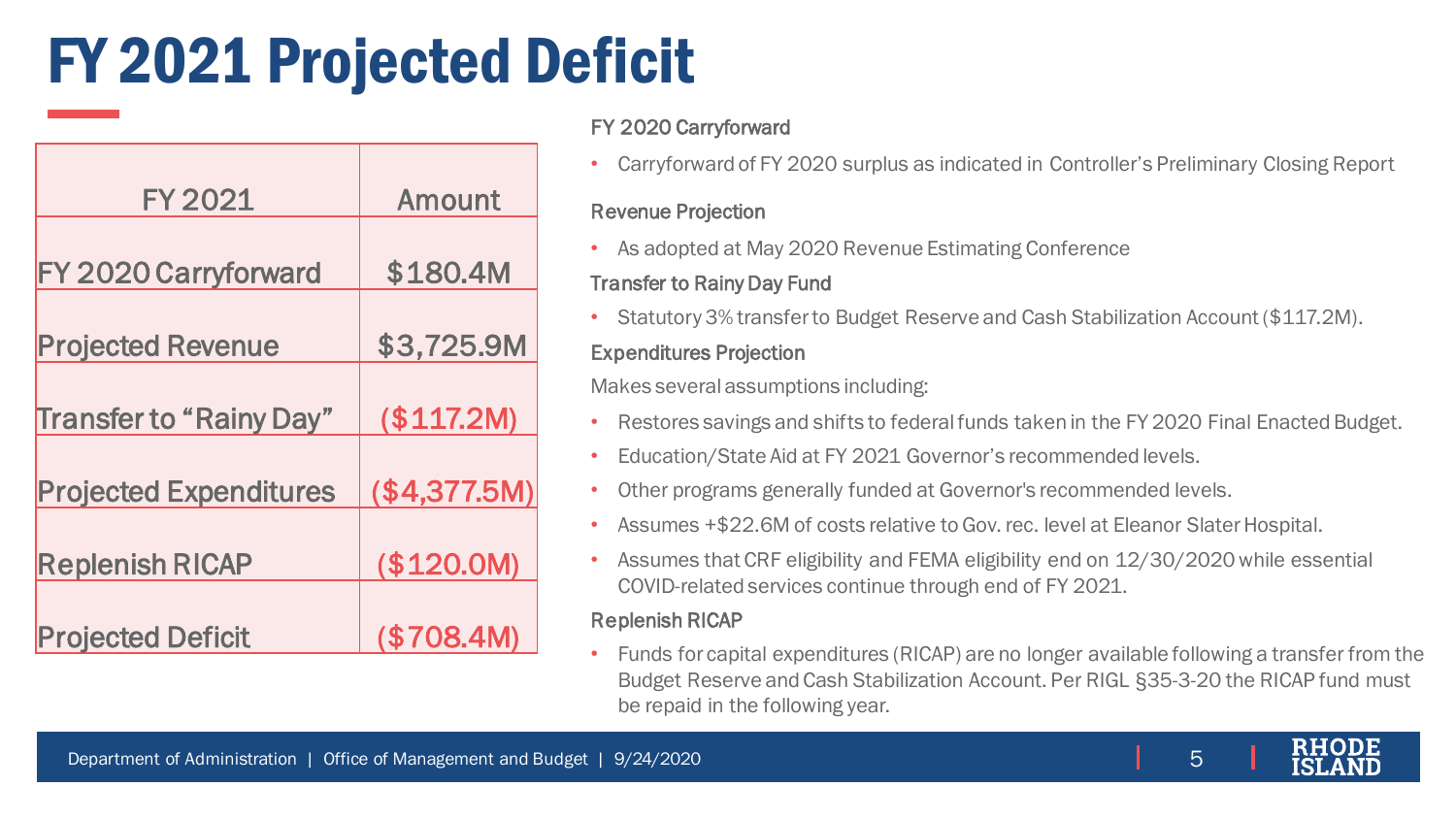## Federal Response

In response to the public health emergency and associated economic downturn, the federal government enacted several relief bills, including the Coronavirus Aid, Relief, and Economic Security Act (CARES Act), and made available Federal Emergency Management Agency (FEMA) reimbursement.

## Coronavirus Relief Fund (CRF)

- \$1.25 billion Coronavirus Relief Fund (CRF) for State
- May be used for expenditures necessary to respond to public health crisis, including secondary impacts
- May not be used for revenue backfill
- Generally limited to *unbudgeted* expenses
- Must be spent by December 30, 2020

## Other Federal Relief

- FEMA reimbursement
	- Total depends on reimbursement rate and what expenses are deemed eligible
	- Typically 75% federal reimbursement
- Direct federal grants included in legislation, including epidemiological grants, human services grants, and K-12 and higher education relief grants

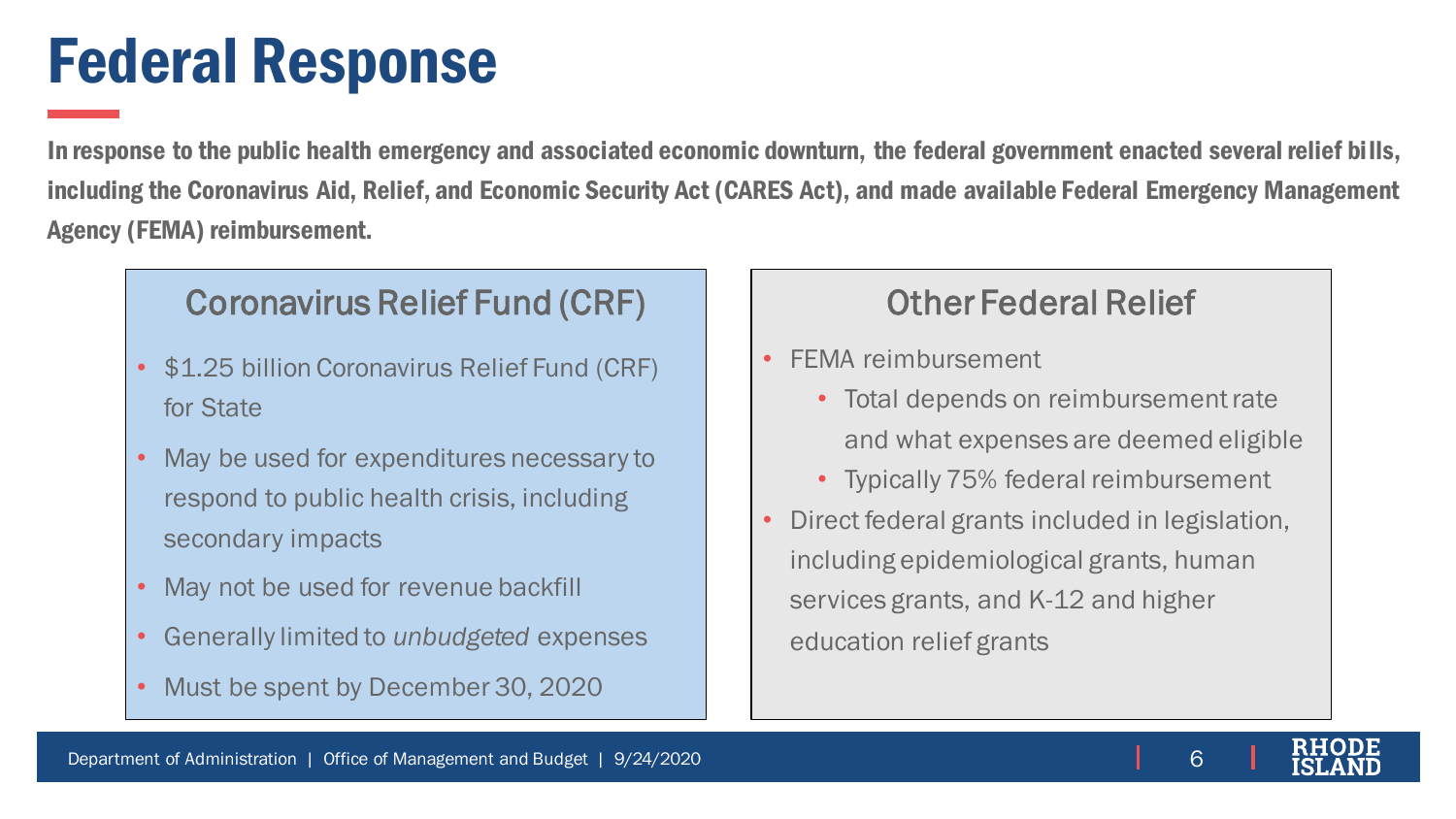# Direct Grants to Municipalities

Assorted grants to municipalities based from March through June 2020

| <b>Municipality</b>  | <b>Amount</b> | Grants                                                                                                       |
|----------------------|---------------|--------------------------------------------------------------------------------------------------------------|
| Providence           | \$5.5M        | Community Development Block Grant \$3.1M; Emergency Solutions Grant \$1.5M; Byrne JAG \$0.7M; Housing \$0.2M |
| Pawtucket            | \$1.8M        | Community Development Block Grant \$1.1M; Emergency Solutions Grant \$0.5M; Byrne JAG \$0.2M                 |
| Woonsocket           | \$1.3M        | Community Development Block Grant \$0.8M; Emergency Solutions Grant \$0.4M; Byrne JAG \$0.1M                 |
| Cranston             | \$0.7M        | Community Development Block Grant \$0.6M; Byrne JAG \$0.1M                                                   |
| <b>Warwick</b>       | \$0.6M        | Community Development Block Grant \$0.6M; Byrne JAG \$0.0M                                                   |
| East Providence      | \$0.5M        | Community Development Block Grant \$0.4M; Byrne JAG \$0.0M                                                   |
| <b>Central Falls</b> | \$0.1M        | Byrne JAG                                                                                                    |
| Newport              | \$0.0M        | Byrne JAG                                                                                                    |
| <b>West Warwick</b>  | \$0.0M        | Byrne JAG                                                                                                    |
| <b>Total</b>         | \$10.6M       |                                                                                                              |

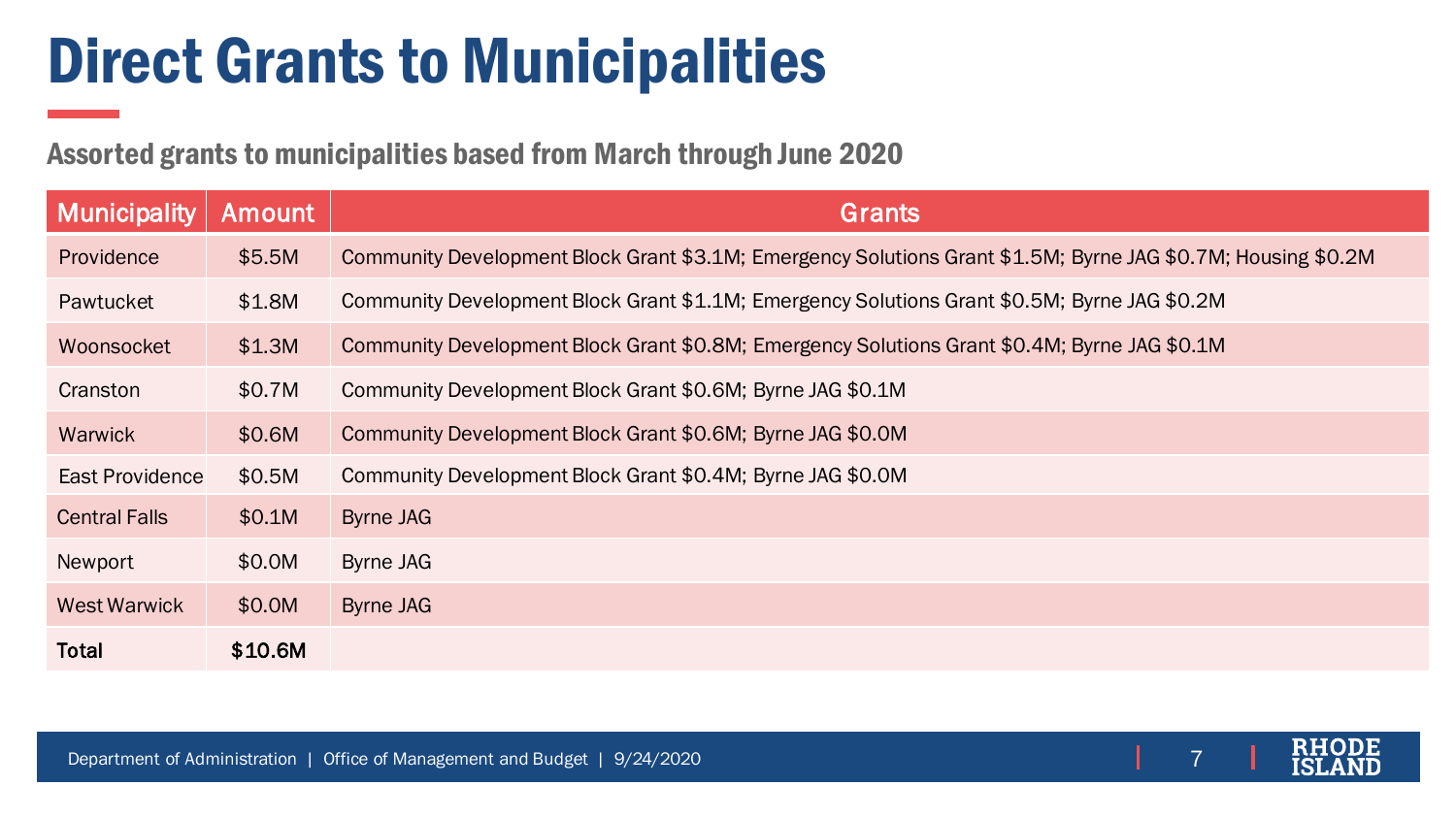## State COVID-19 Response

The State has worked to respond the public health crisis and associated economic downturn through a robust public health response, support for hard-hit hospitals and nursing homes, economic support to small businesses and individuals in need, and by bolstering childcare and education across the state. To date the state has committed over \$880 million to this effort. Key components of the state response include:

### Public Health Response

- Testing \$216.7M
- Contact Tracing & Case Investigation - \$27.2M
- Surge \$77.0M
- PPE & Other Supplies \$98.1M

### **Hospitals & Nursing Homes Economic Support**

- Hospital Partnership Program - \$95.5M
- Workforce Stabilization Program – \$16.5M
- Long-Term Services & Supports Resiliency - \$25.0M

- Small Business Support: Restore RI - \$76.0M
- Back to Work RI \$45.0M
- Rental Assistance \$6.5M
- Eviction Diversion \$7.0M
- Supportive Housing for Homeless - \$4.0M

### Childcare and Education

- Childcare Center Rate Increases & Childcare Recovery Fund - \$8.9M
- K-12 Support \$50.5M
- Summer 2020 Education - \$20.9M

Department of Administration | Office of Management and Budget | 9/24/2020